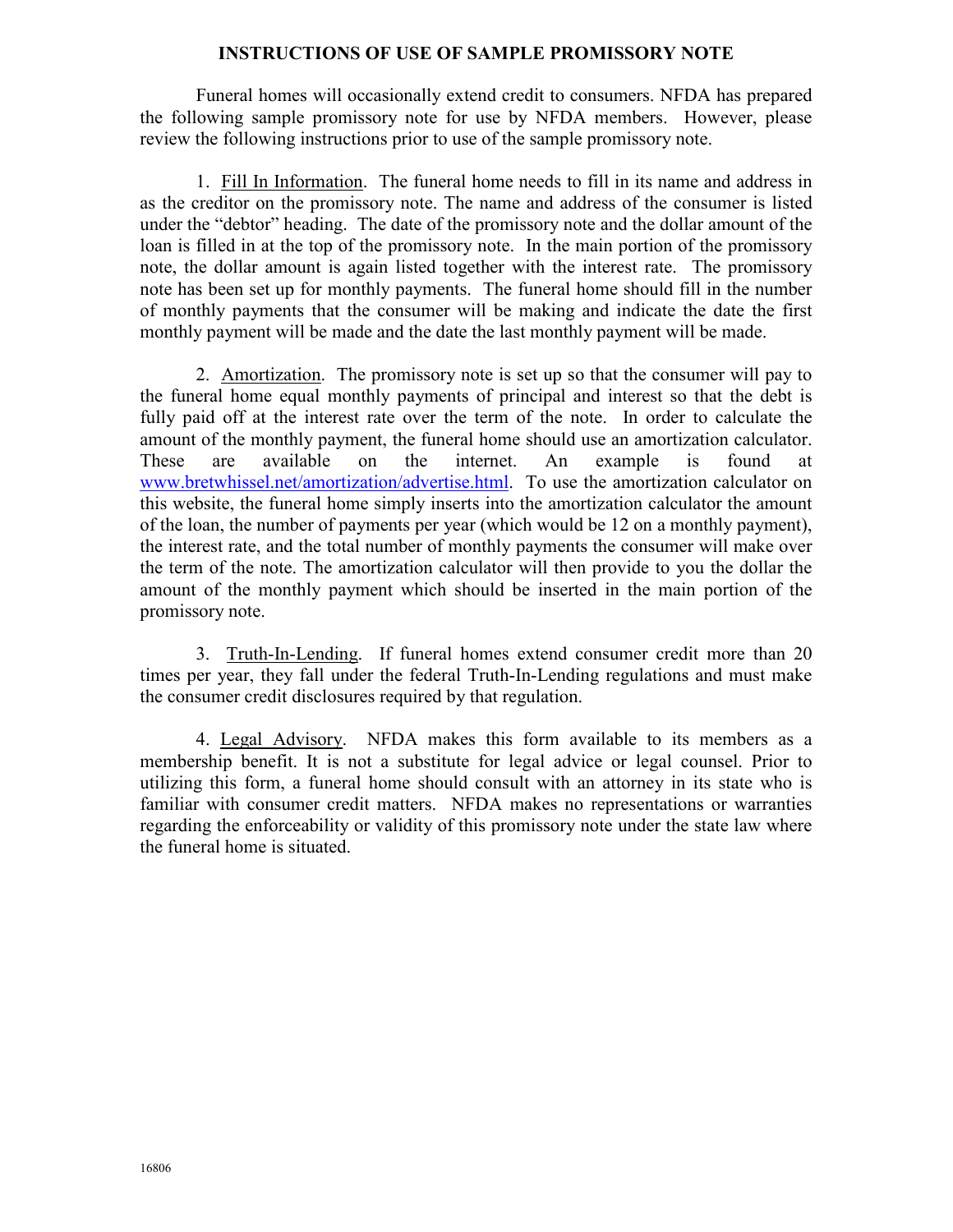## PROMISSORY NOTE

\$

NAME OF CREDITOR:

CREDITOR'S ADDRESS:

 $\frac{1}{1}$ 

 $\sim$  100  $\sim$ 

NAME OF DEBTOR:

DEBTOR'S ADDRESS: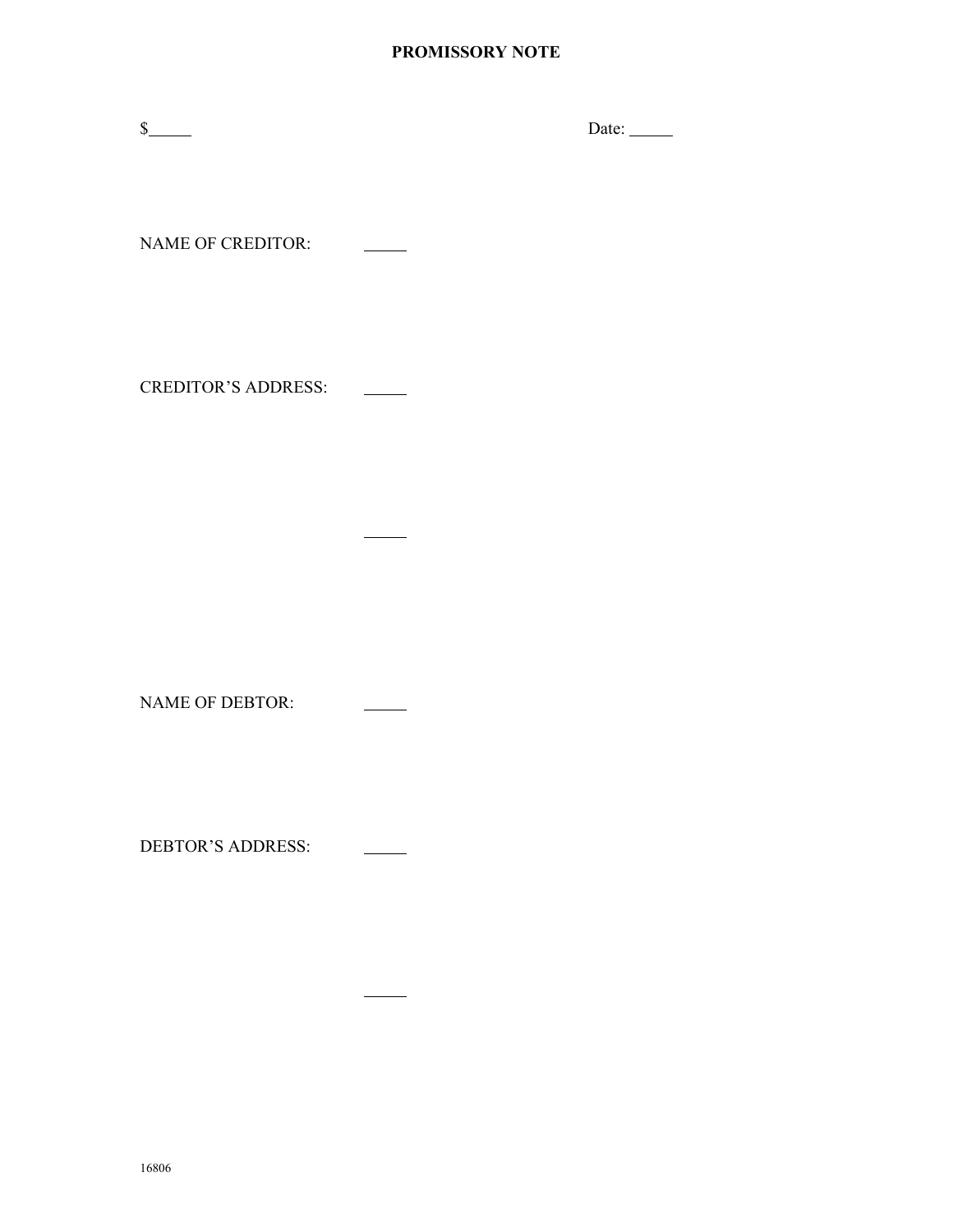\$\_\_\_\_\_\_\_ at \_\_\_\_\_% interest until paid in full. Debtor shall pay Creditor \_\_\_\_\_\_ monthly payments

of principal and interest in the amount of  $\frac{1}{2}$  each starting on  $\frac{1}{2}$ ,  $\frac{1}{20}$  and

continuing monthly on the first day of each month with the last such monthly payment due on

 $\frac{1}{2}$ ,  $\frac{20}{1}$ . Failure payment to pay any monthly installment within  $\frac{1}{2}$  days of a

monthly due date shall place the Debtor in default hereunder and accelerate all indebtedness under this Promissory Note. Upon such default, Creditor shall have all the rights under the laws of the State where this Promissory Note is signed.

This Promissory Note may be pre-paid at any time without a pre-payment penalty.

If suit is brought to collect this Promissory Note, the Creditor shall be entitled to collect all reasonable costs and expenses of suit, including attorney's fees.

All payments to Creditor provided for in this Promissory Note shall be given my mailing or delivering such payment to Creditor at Creditor's address noted above. Any notice to Debtor shall be given by mailing such notice to Debtor at Debtor's address noted above.

DEBTOR:

STATE OF )

)ss:

COUNTY OF )

16806